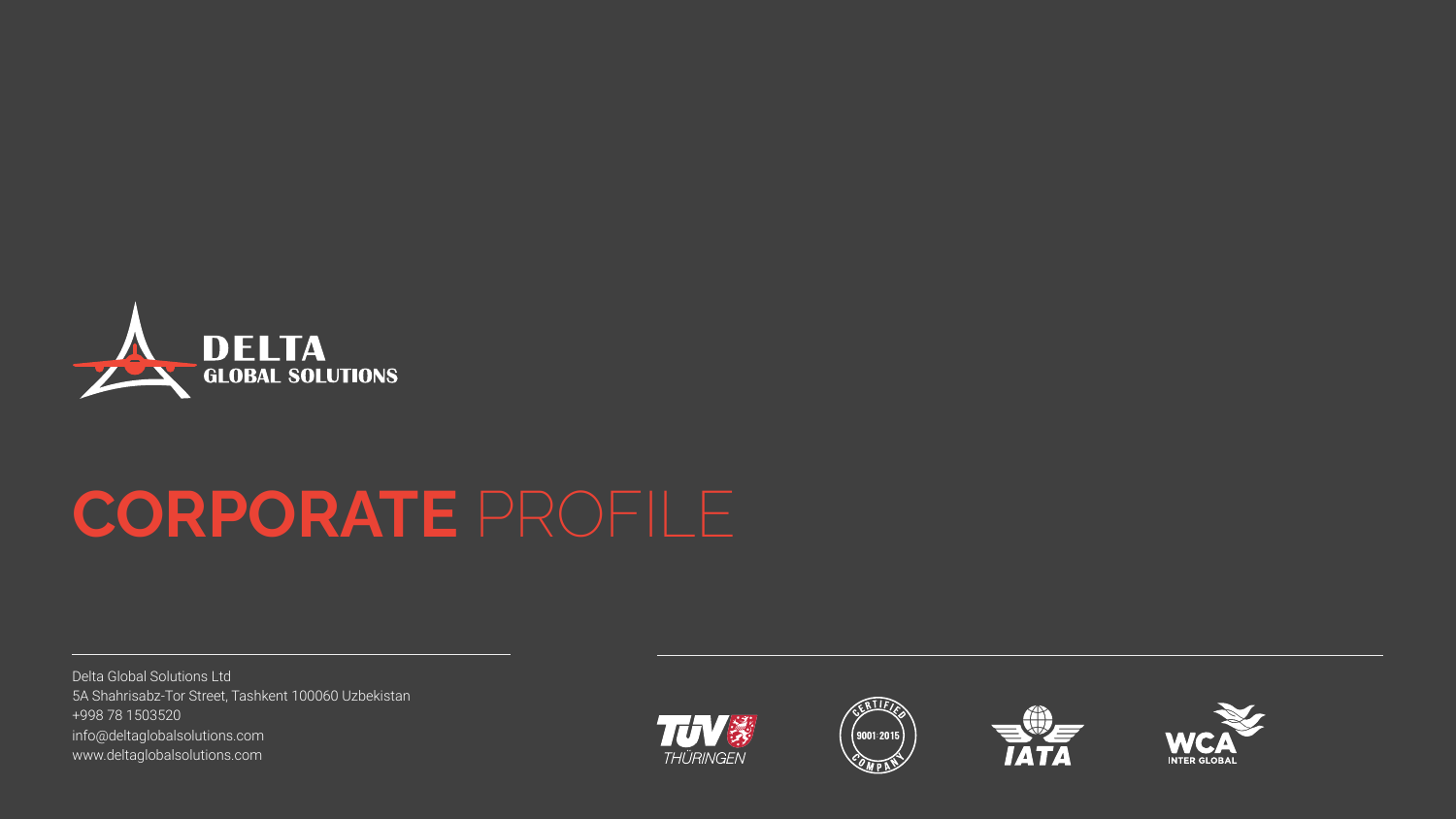### ABOUT **US**

### WHO WE ARE

We are a logistics solutions provider focusing on international freight forwarding and logistics. Geographically, we cover most of Eurasia through our offices in Tashkent, Singapore, Frankfurt and London.

### WHAT WE DO

We analyse our customers' supply chain, identifying and analyzing pitfalls and engineering logistical solutions that address these problems. We apply next-gen tech and process approach to streamline your workflows, driving operational excellence, creating efficiencies and improving visibility across your logistics that ultimately add to your bottom line.

### OUR TEAM

Behind the services that we deliver is a team of passionate, motivated individuals who work together every day to ensure that your supply chain needs are consistently met. Our team's collective experience in logistics exceeds 70 years and we keep learning and building on our past projects to improve our service delivery model for the success of your business.

Read more at www.deltaglobalsolutions.com

### VISION & PURPOSE

Our vision is to **SIMPLIFY AND REDEFINE LOGISTICS.** We do this by creating value for our customers through technology leverage, process approach and outstanding service.

This is the key driver for our team and what motivates us every day to be our best and play our part in shaping the future of logistics and supply chain.

### CORE VALUES

Our core values reflect our unique identity and guide our efforts to deliver on our vision and purpose.

### PASSION

We maintain a positive attitude and enjoy serving our customers. We persevere in the face of challenges and learn continuously to improve our service quality and stay ahead of the curve.

### **OWNERSHIP**

We trust our employees to take initiative and do the right thing as part owners of our Company. They have freedom to make decisions and are responsible for the quality and timeliness of the results.

### **INTFGRITY**

Our business practices are guided by our culture of compliance and high ethical standards. We believe in building lasting partnerships with all stakeholders anchored in trust and transparency.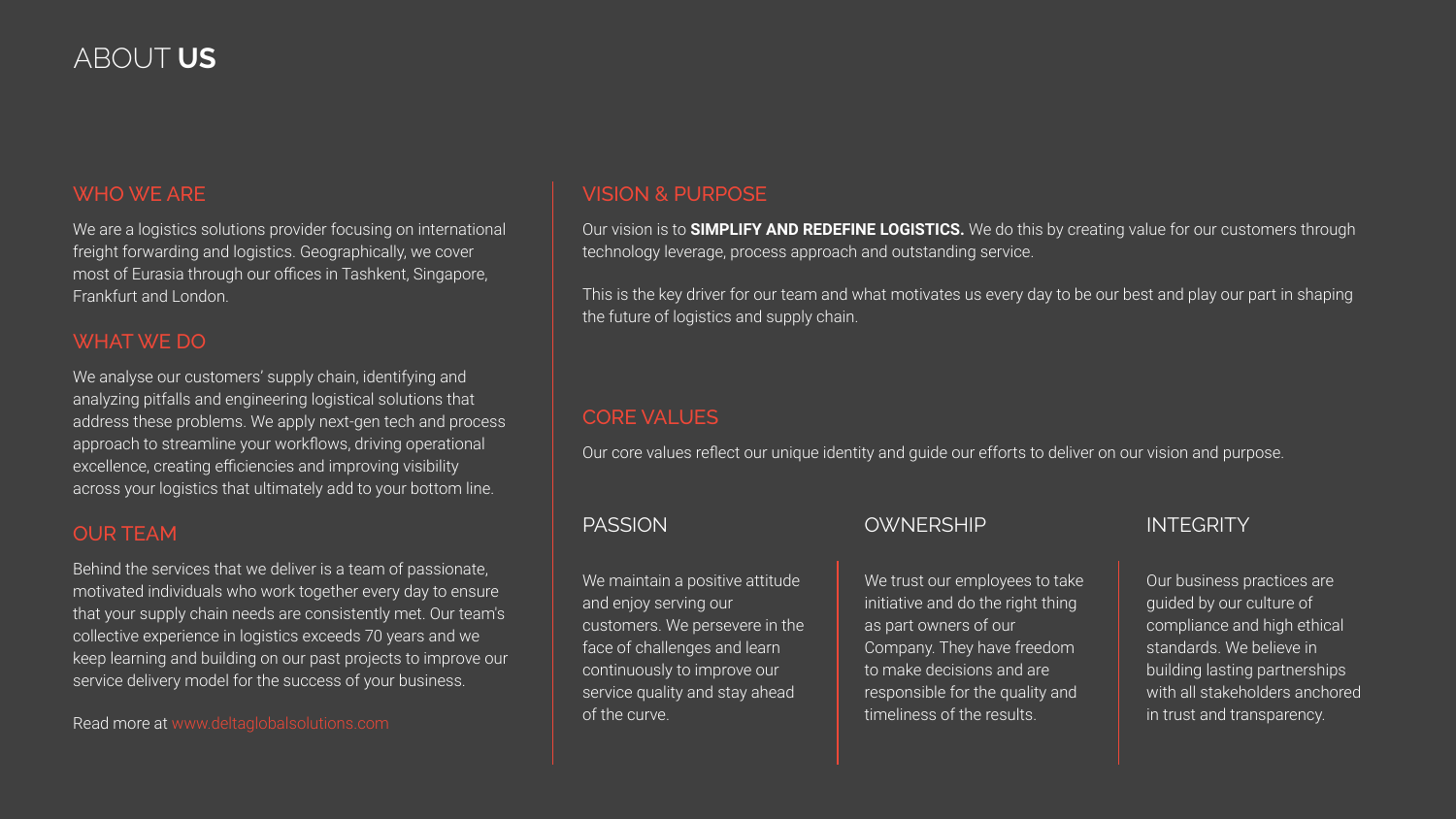WHY **US**

GLOBAL NETWORK AND THE RESERVE OF THE RESERVE OF THE RESERVE OF THE RESERVE OF THE RESERVE OF THE RESERVE OF T

9530

NETWORK OFFICES

COUNTRIES COVERED

193

#### QUALITY MANAGEMENT

ISO 9001:2015 Certification TIC 15 100 2010988

AIR CARGO SALES

Best Agent Award / KE 2019 | 2020 | 2021

RISK MANAGEMENT

5500

WEALTH OF EXPERIENCE

JOBS COMPLETE

70+

YEARS OF EXPERIENCE

LIABILITY INSURANCE

Forwarder's Liability Insurance US\$ 1,000,000

### GOLDEN MEDALLION PLAN

WCA Golden Medallion Plan Claims up to US\$ 100,000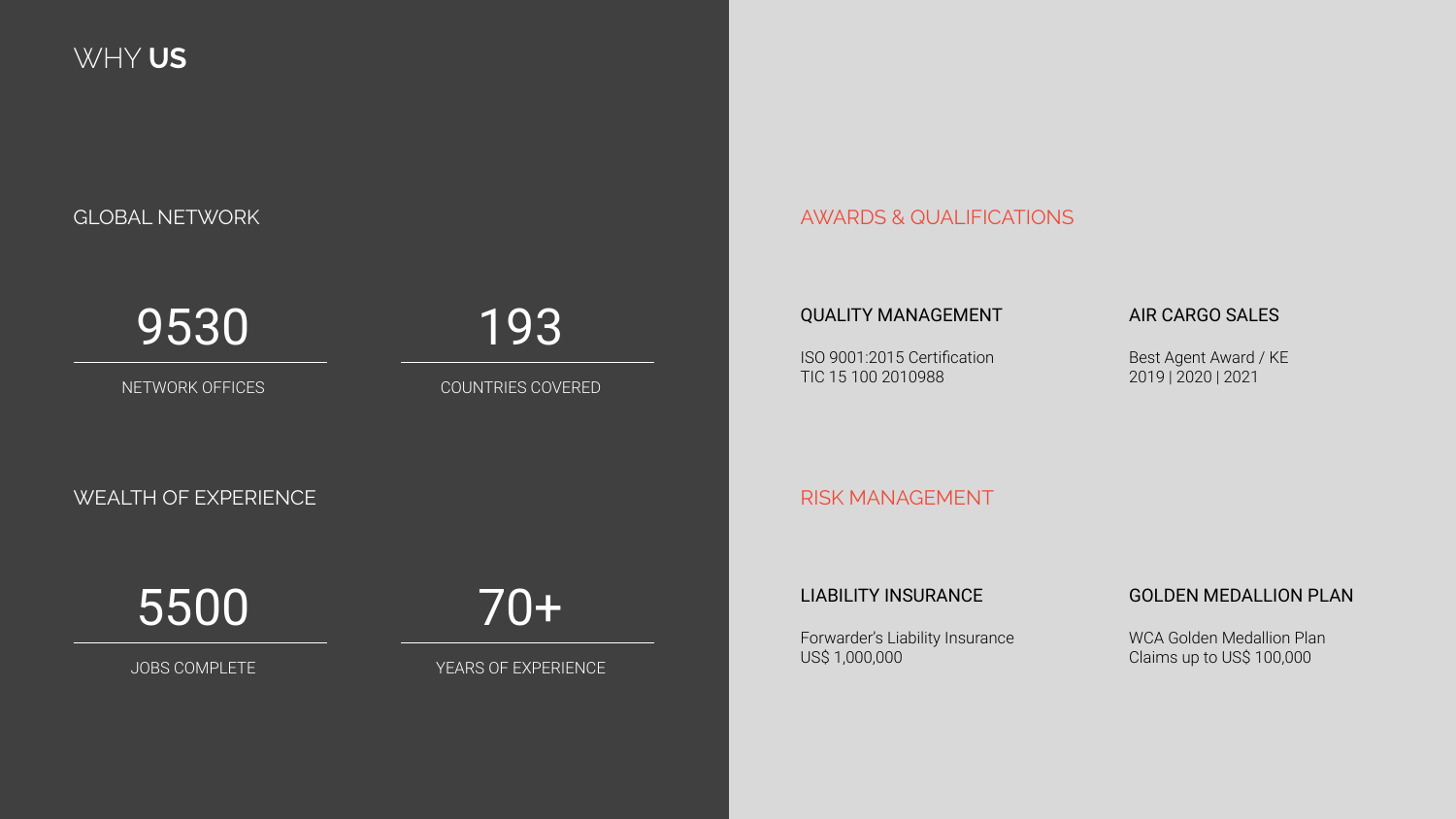## Quality Management Systems certified per ISO 9001:2015

Our quality management system covers our entire services in logistics and freight forwarding. Our processes are aligned with the letter and spirit of ISO 9001:2015, be it strategic planning, sales/cargo operations, risk management or anything in between.

### RISK MANAGEMENT

Our risk management framework applies to our entire business and supported by our Risk Policy and Risk Register which is updated and communicated to our staff on an annual basis.

### ONGOING TRAINING

We train our staff on an ongoing basis with world-class institutions such as IATA. This helps us ensure our workforce remains competent and deliver on our stated corporate mission.

### REGULAR AUDITS

Internal and external quality & financial audits help us ensure we stay on top of our books while maintaining and continually improving our service quality and delivery model.



We work with TÜV Thüringen, the industry leading certification body based in Germany, to audit and certify our quality management system.

### KAIZEN CULTURE

We use CAPA reporting system to monitor and improve processes, combining customer, employee & shareholder feedback to drive continuous improvement across the entirety of our business.



Our latest CSAT (customer satisfaction score) is 97.25%, well above our quality performance goal of 90%.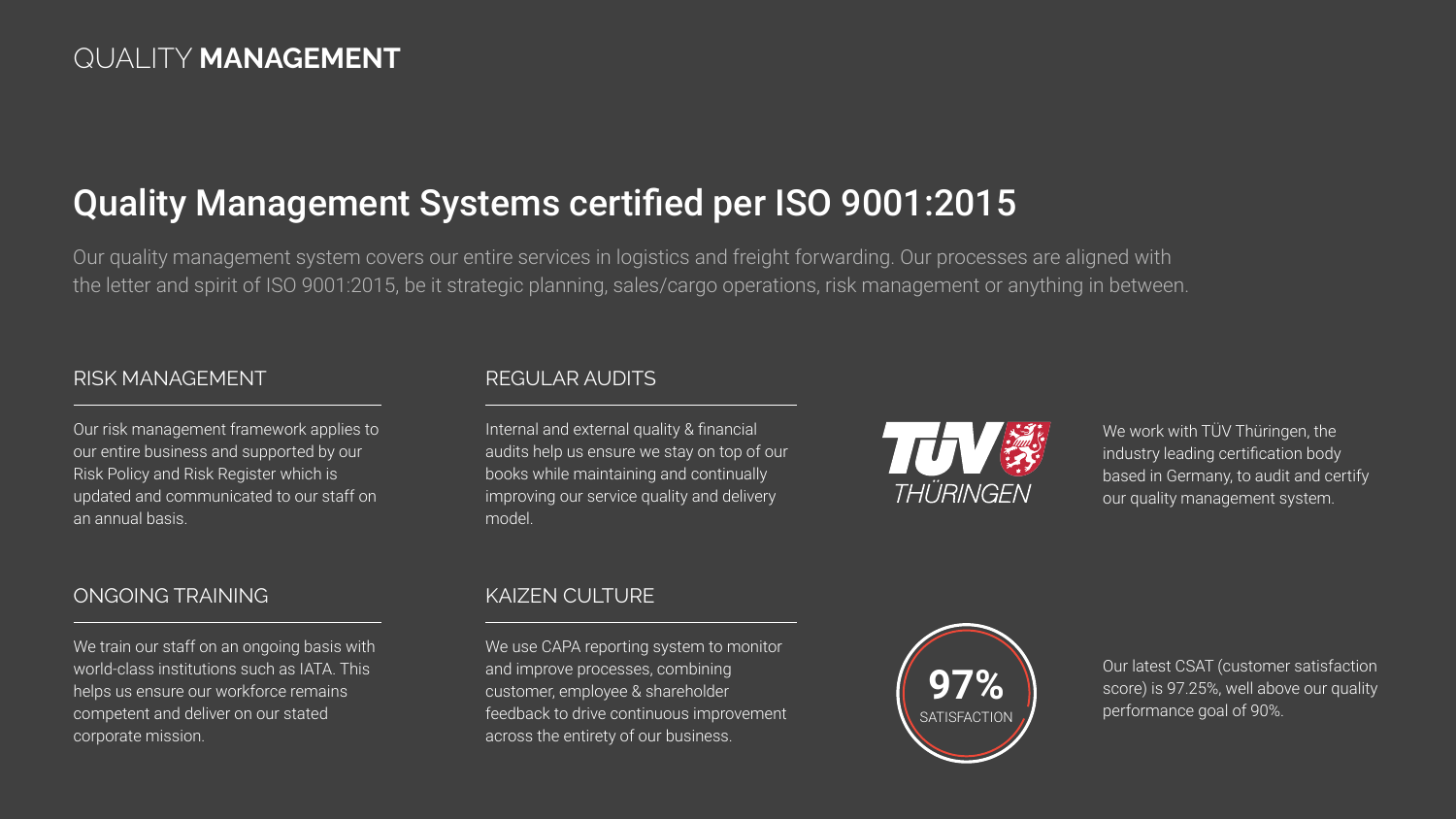### OUR **PROCESS**



Engineer a logistical solution that best meets your needs find suitable carrier, routing, & price alternatives

Let our team execute the job. This may include customs paperwork, forwarding, door delivery or anything in between.

Close the job presenting a POD (proof of delivery) and invoicing you for the work completed.

Questions? Call us any time to plan your next shipment. Our consultation is free.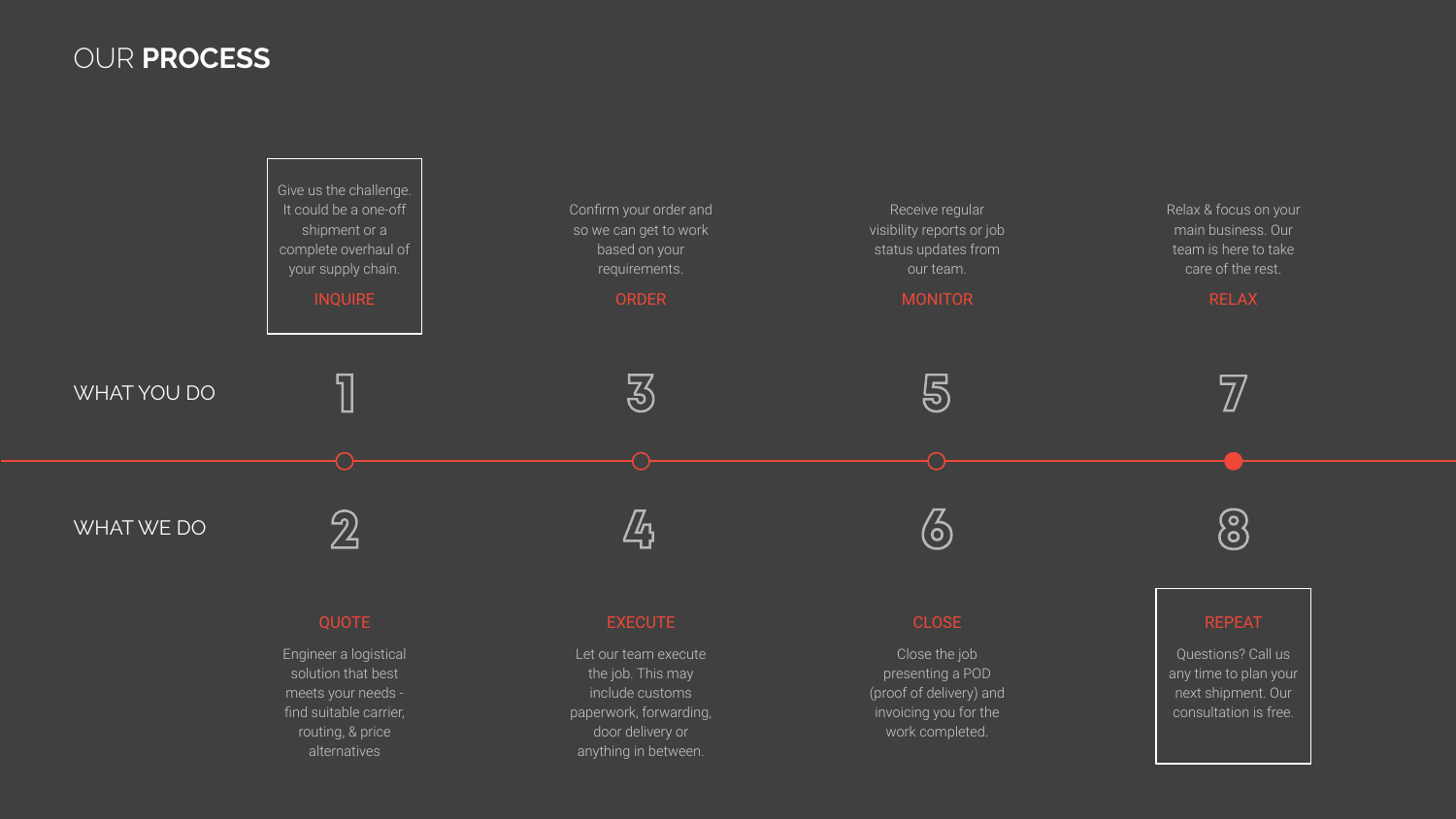### CORE **COMPETENCIES**

### FORWARDING SERVICES

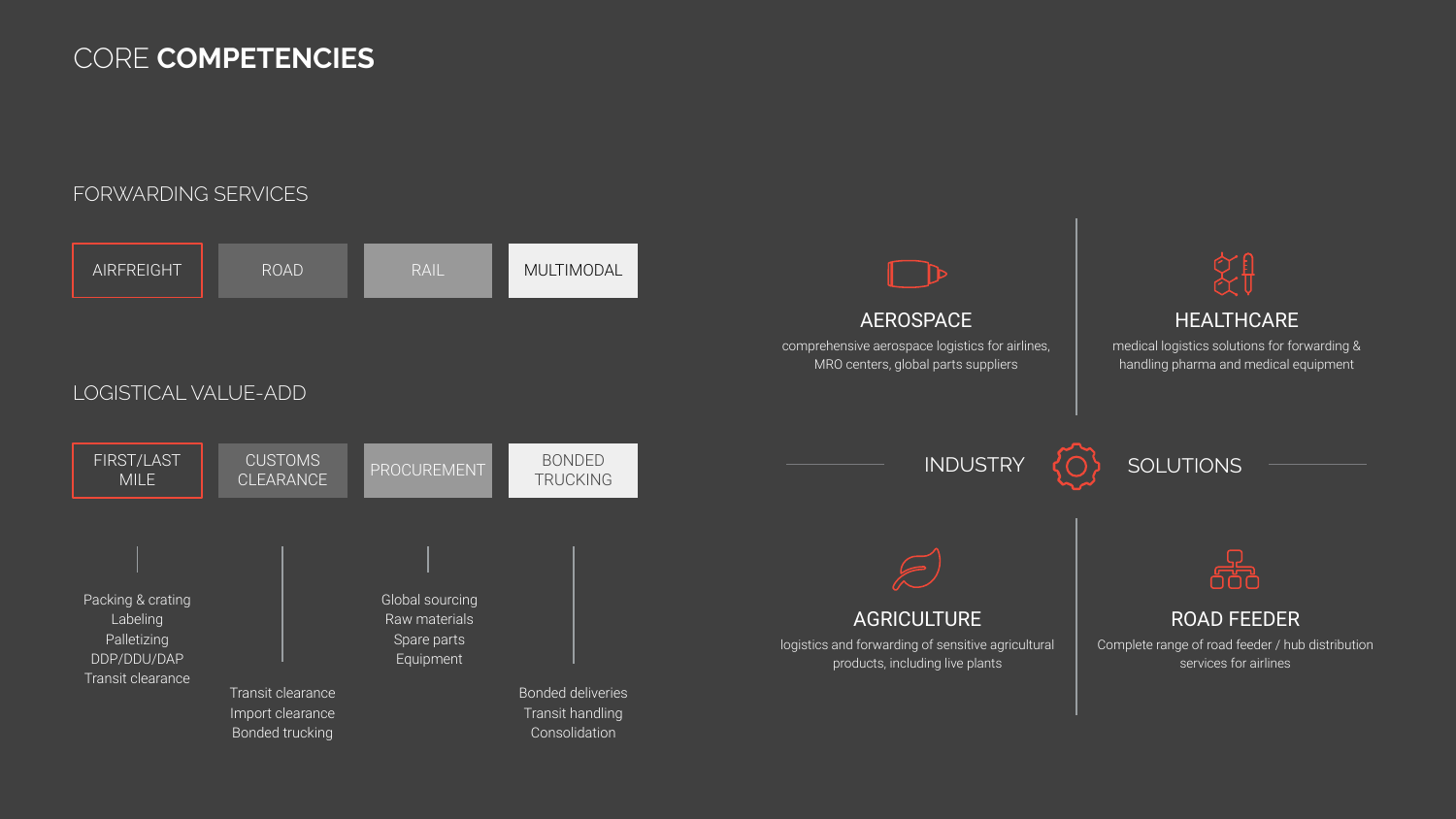### INDUSTRY **SOLUTIONS**

### AEROSPACE LOGISTICS



We support major air carriers, MRO companies and aerospace manufacturers in the movement of aircraft engines and spare parts to/from MRO centers around the globe.

Our extensive experience and rigorous operational processes for handling aircraft parts have propelled us to the forefront of aerospace logistics. Our IATA-trained professionals are able to handle high-value, sensitive aircraft parts - be it a B787 engine, landing gear or anything in between.

As an aerospace-specializing forwarder, we play a crucial role in ensuring that airlines remain on top of their maintenance deadlines and there are no disruptions to passenger or cargo flight schedule.

When an aircraft is grounded for any reason, we understand the clock is ticking, since every hour means lost revenue for the carrier. Our AOG support team is on standby 24/7 - we are able to deploy at short notice and we do our part in the safe return of aircraft into service.

### SERVICE SEGMENTS

Airlines MRO companies Aerospace manufacturers Parts suppliers Global forwarders

### KEY COMMODITIES

Aircraft engines Landing gear Airframe parts Raw materials



*We use the services of Delta Global Solutions for movement of our aircraft engines and spare parts to/from sites in the US, UK and Singapore for regular maintenance and in AOG situations. They have demonstrated excellent problem-solving skills and an intricate technical knowledge required for safe and timely movement of aircraft parts around the globe, clearly establishing themselves as a top AOG forwarder in the market.*

**Aziz Safiullin** | Uzbekistan Airways www.uzairways.com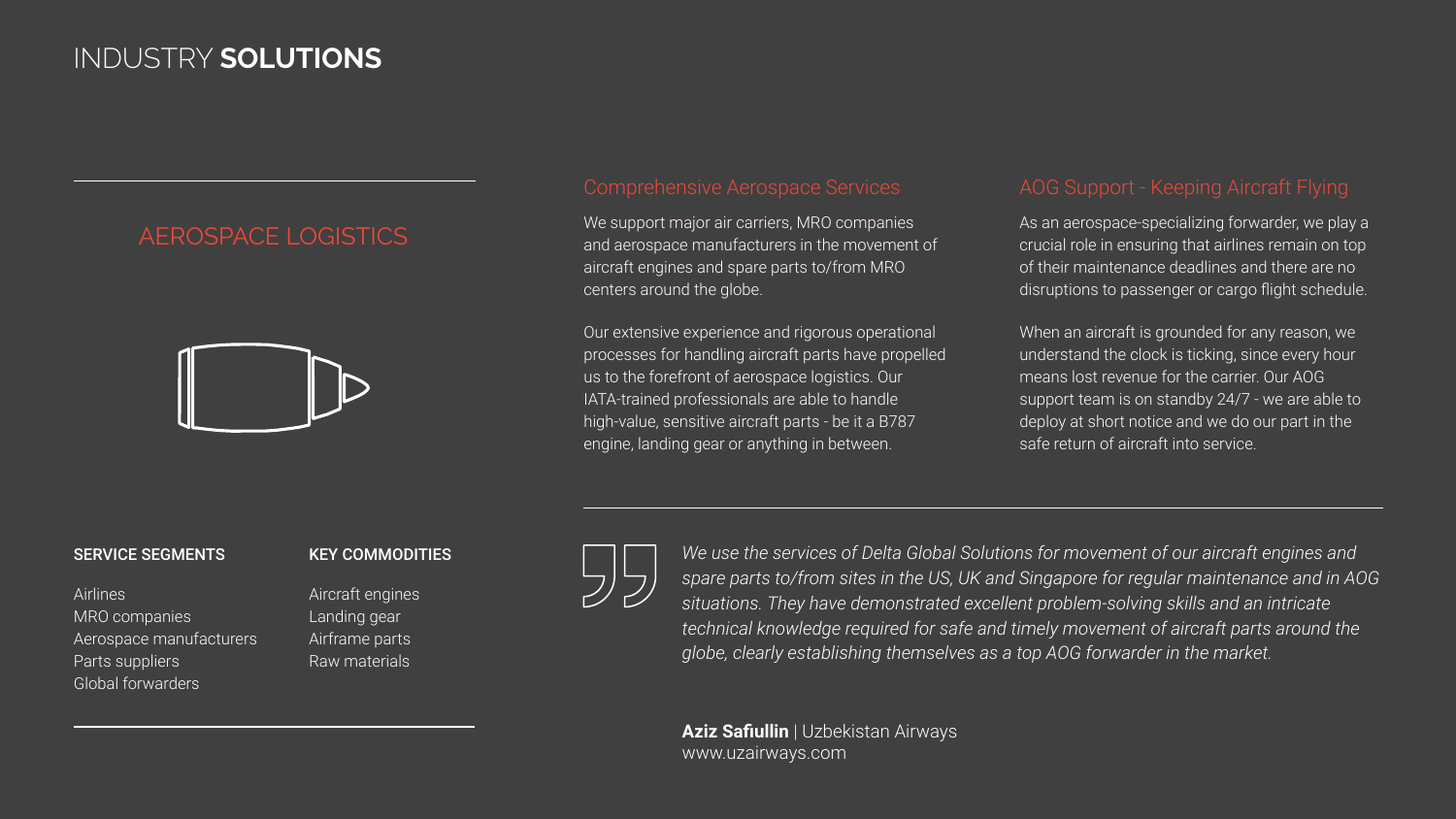### INDUSTRY **SOLUTIONS**

### HEALTHCARE LOGISTICS



#### SERVICE SEGMENTS

**Hospitals** Laboratories Medical distributors Biotech companies Government agencies

### KEY COMMODITIES

Medical equipment Surgical tools Lab expendables Vaccines Pharmaceuticals

Handling & forwarding sensitive life-science shipments, medical equipment or laboratory expendables requires knowledge, precision and dedication. Over the years, our team has accumulated know-how and expertise in handling life-science shipments with various transport modes, honing our skills and perfecting our operational procedures.

The stakes could not be higher when you are in charge of delivering a life-saving vaccine - from labeling to keeping temperature requirements and delivery deadlines - it must be a precision job.

As a healthcare logistics forwarder, we adhere to the requirements of ISO 9001:2015. This means we have the necessary processes in place for precision-handling of healthcare products - from packing, labeling, storage to forwarding or handling otherwise.

If deviation from process occurs, this will be recorded and acted upon based on our CAPA (Corrective Action & Preventive Action) procedures, with clear process owners and deadlines to mitigate any adverse effects of deviation.

*...this company has our full trust in their ability to provide complex logistical services for the movement of medical equipment and lab consumables which we import on a regular basis. Relying on the business experience of Delta Global Solutions, we are always confident that we will receive the best service and optimal solutions thanks to the team's expertise, flexibility and commitment to us as a service provider. We recognize them...as the best solution in the field of medical logistics.*

**Rano Khodjimukhamedova** | Shifo Nur Servis www.shifonur.uz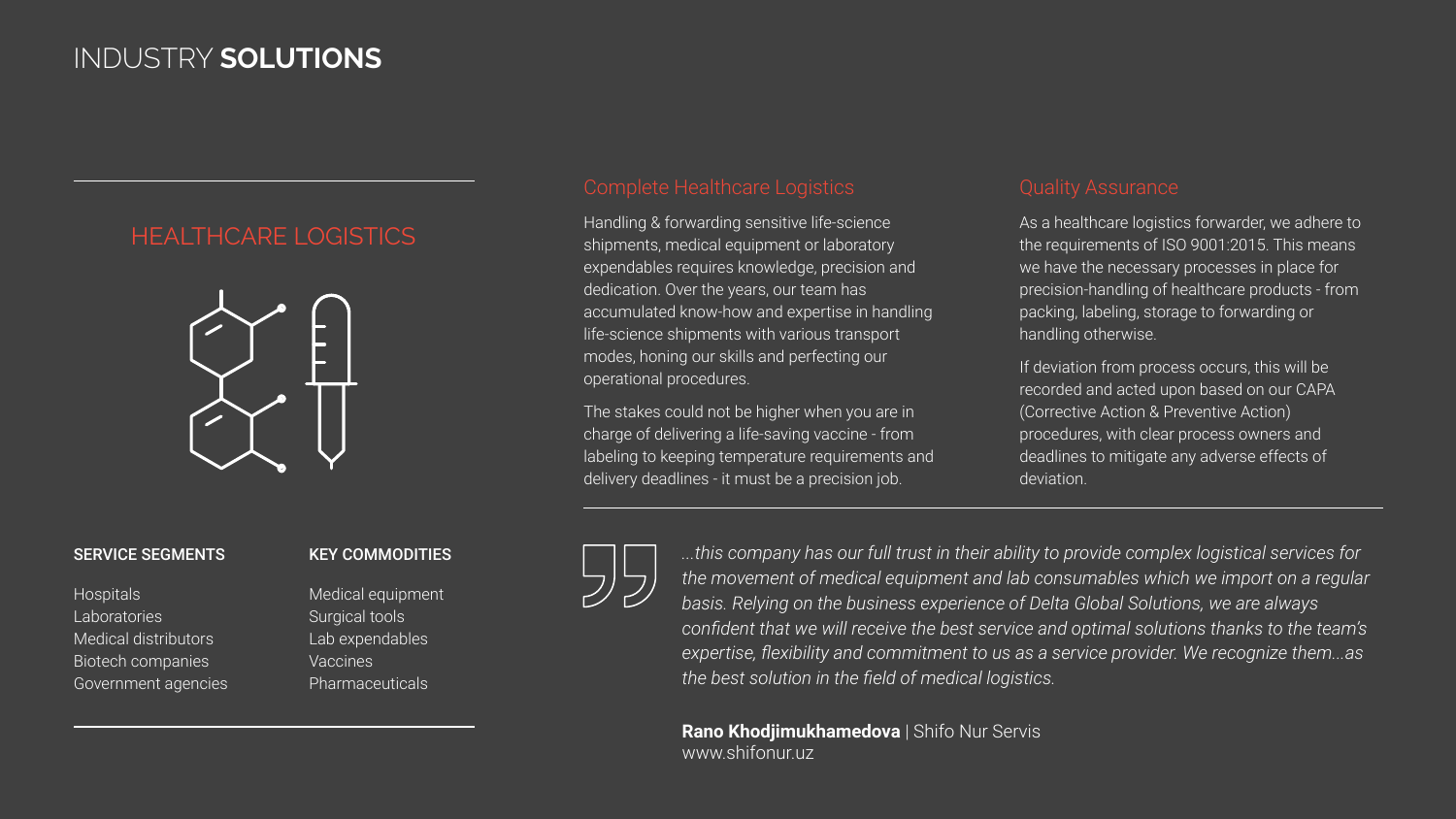## CASE **STUDY**

## KOREAN ATR

ZBEKISTAN airways

| Product:          | Road Feeder Services                                                                              |  |
|-------------------|---------------------------------------------------------------------------------------------------|--|
| <b>Customers:</b> | Korean Air<br>Uzbekistan Airways                                                                  |  |
| Years:            | 2015-2017                                                                                         |  |
| Services used:    | Transit customs clearance<br>Bonded trucking<br>Customs escort<br>In-transit visibility reporting |  |

### OBJECTIVE

- Set up a ground distribution system to deliver air shipments arriving at Navoi Int'l Airport (NVI) to offline points Uzbekistan & Central Asia
- Increase international cargo traffic flowing through NVI to points in Uzbekistan & Central Asia
- Save time & cost for end consignees by delivering air shipments to the nearest possible customs post

#### STRATEGY & EXECUTION

#### CHALL ENGE

- KE could not offer last-mile services to its customers due to lack of efficient last-mile distribution solutions
- Consignees had to travel to NVI to do the paperwork and pick up their shipments in person
- The only available trucking options were FTL where the cargo had to fill a truckload to be feasible for transport to its final destination
- Delta studied the market and learned that no suitable solutions were available for last mile delivery of air shipments arriving at major hub airports such as Navoi and Tashkent
- Engineered an air cargo distribution system based on (1) flexible per kilo pricing system (2) truck capacity optimization methods which enabled air carriers to deliver, and their end consignees to receive, air shipments at the closest bonded warehouse at their location

#### VALUE CREATION

- Created a competitive edge for air carriers: last mile deliveries of air shipments increased by at least 900%
- Resulted in reduced last mile costs and time-savings for airlines' end customers consignees of air shipments
- Ended Hanjin Transportation's monopoly in trucking business at Navoi Int'l Airport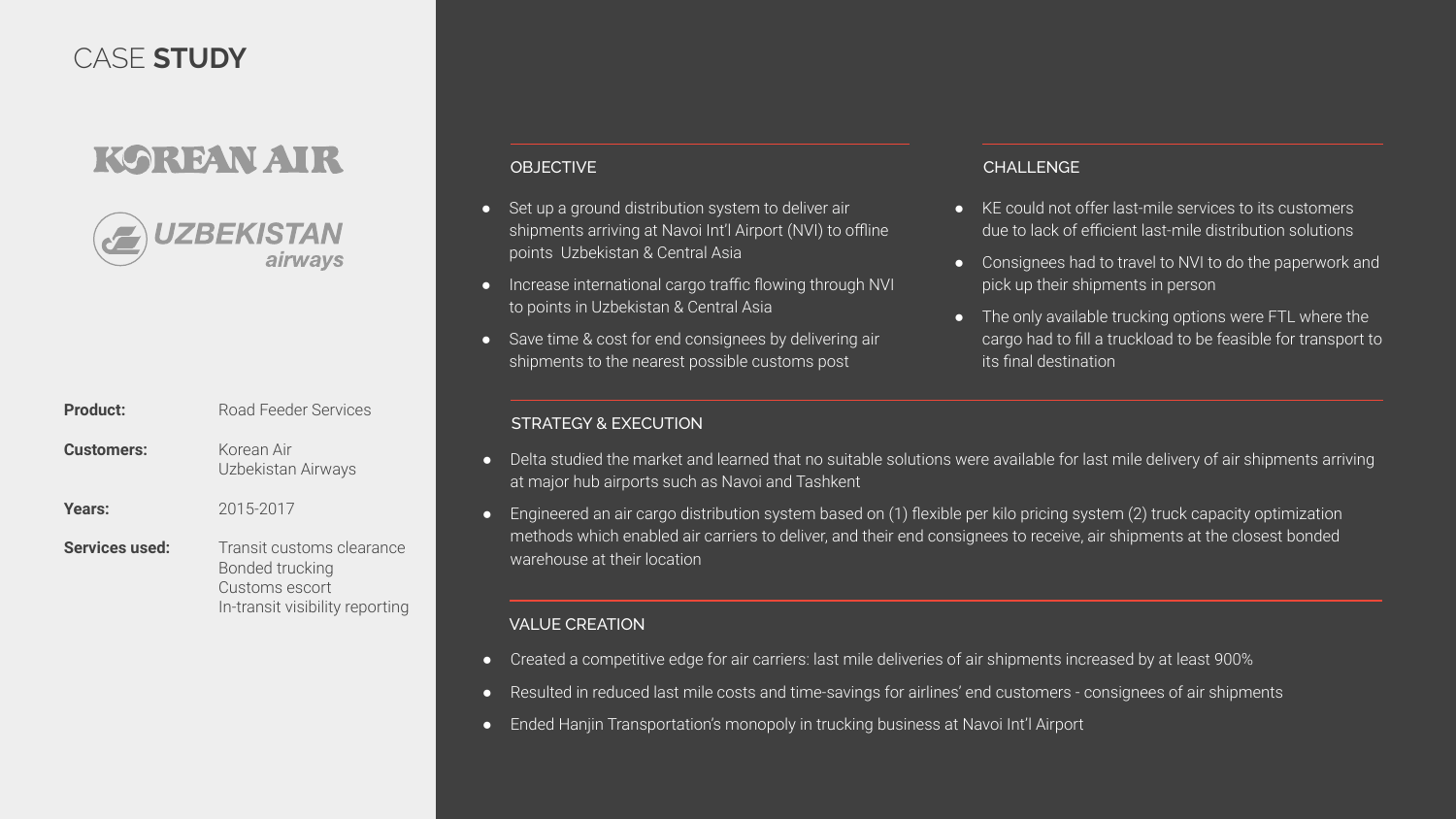### CASE **STUDY**



### OBJECTIVE

- Create a product for parcel delivery companies for forwarding parcels from New York to Tashkent
- Respond to capacity shortage on New York Tashkent direct route, operated by Uzbekistan Airways
- Create a last-mile solution for destination parcel distribution companies

#### CHALL ENGE

- Average air rate on JFK/TAS direct route was \$4/kg but due to capacity shortage on HY flights the route could not handle even half of the volume on the route
- Price on alternative routes, including transatlantic & transpacific flights ranged between \$6/kg & \$8/kg
- High prices meant less trade between New York and Tashkent and higher prices for end consumers

#### STRATEGY & EXECUTION

- Teamed up with KE & other global air carriers such as EK, LH, DL to create a transatlantic air route from New York to Tashkent, dubbed "JFK Express"
- Utilized idle capacity on New York Frankfurt and New York Milan segments & used KE regular flights FRA/MXP to NVI
- Leveraged our ground distribution network to deliver parcels from NVI to the mail sorting center in Tashkent, bypassing Tashkent airport

#### VALUE CREATION

- Average price on JFK-TAS route dropped to \$2.80/kg while the transit time was 72 hours
- Additional cost savings came from direct deliveries from NVI airport to mail sorting center in Tashkent, saving \$0.35/kg otherwise payable to TAS airport cargo terminal
- Delta's mail delivery volume in 2016 represented 80% of the total air cargo market between New York Tashkent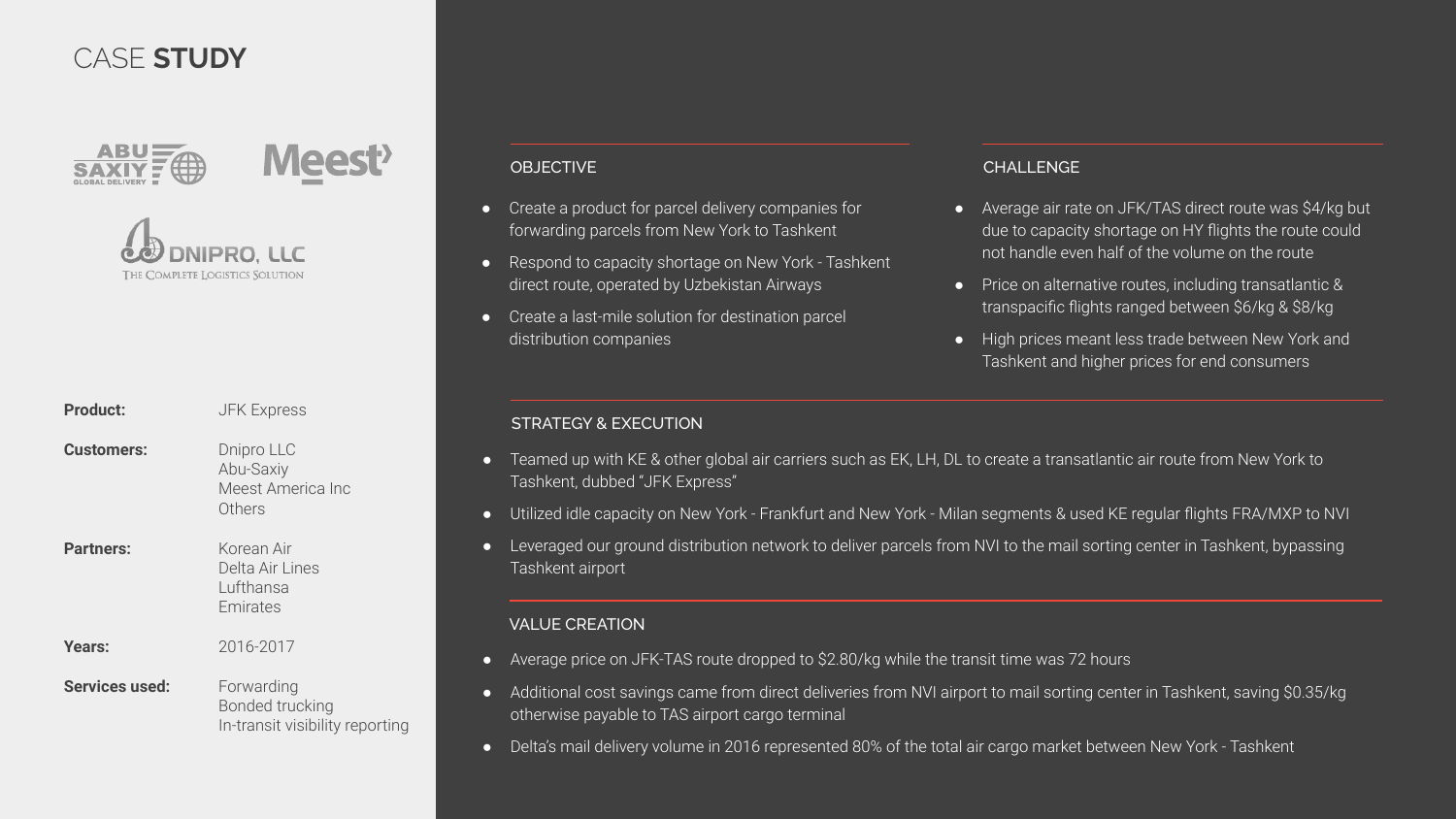### OUR **CUSTOMERS**

## Customers who believe that logistical excellence can make a difference for their business

| Customers who are more inclined<br>to choose quality over quantity | Customers who choose<br>process approach over chaos              | Airlines<br>AOG forwarders<br>Aviation parts suppliers<br>Aviation brokers<br><b>Banks</b><br>Charities<br><b>Clinics</b> | Component poolers<br>Consulates<br>Diplomatic missions<br>Embassies<br>Energy companies<br>Exporters<br>Farms |
|--------------------------------------------------------------------|------------------------------------------------------------------|---------------------------------------------------------------------------------------------------------------------------|---------------------------------------------------------------------------------------------------------------|
| Customers who care about<br>long-term business growth              | Customers who are looking for<br>long-term strategic partnership | Global forwarders<br>Government agencies<br>Hospitals<br><i>Importers</i><br><b>Laboratories</b>                          | MRO companies<br>Medical distributors<br>Pharma distributors<br>Trade companies<br><b>Universities</b>        |

Manufacturers

Component poolers

Zoos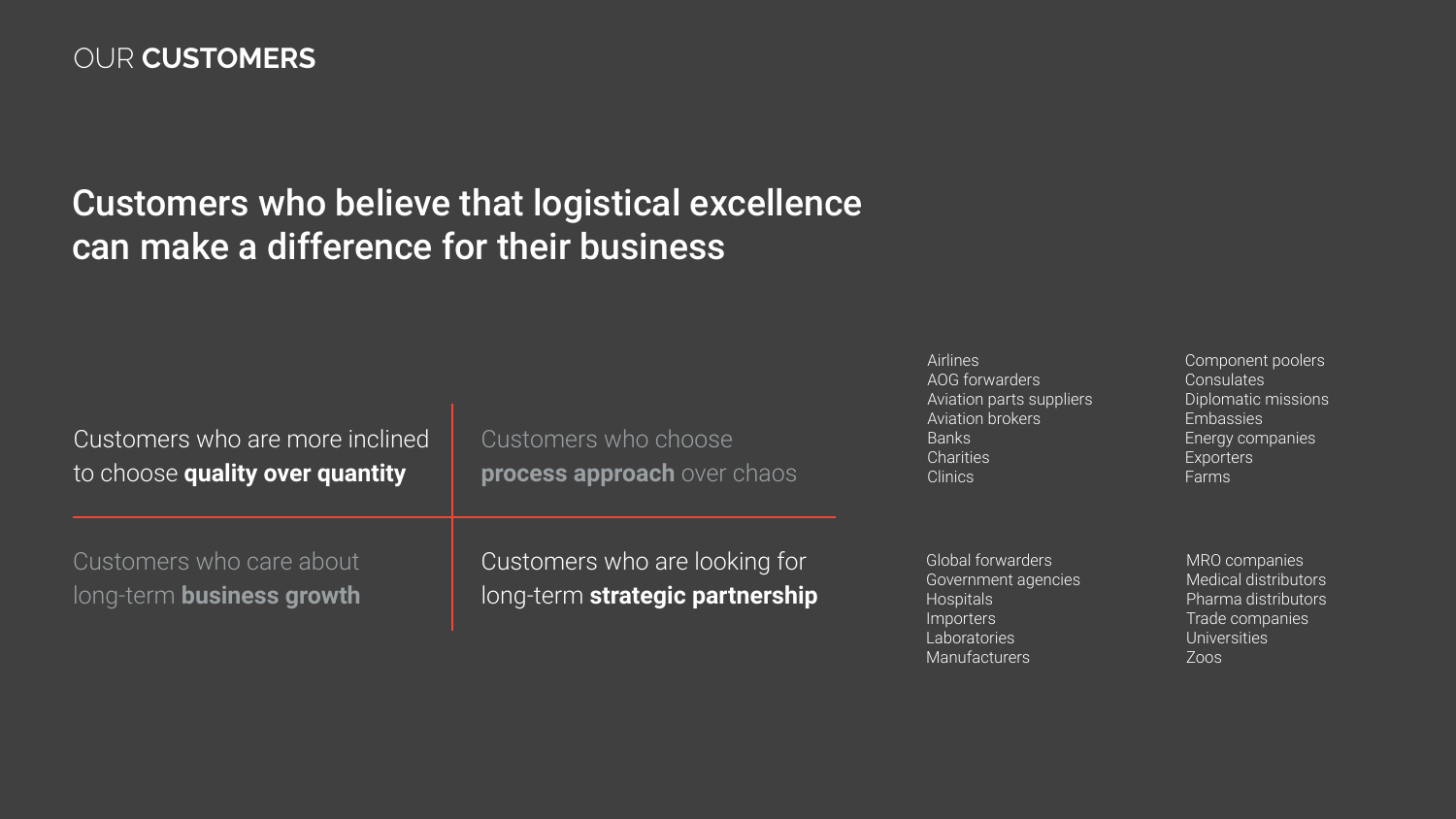## Enduring strategic alliances that empower us to support your business

Some of our more notable strategic partners...

among hundreds of more businesses who trust us to deal with their supply chain challenges every single day.

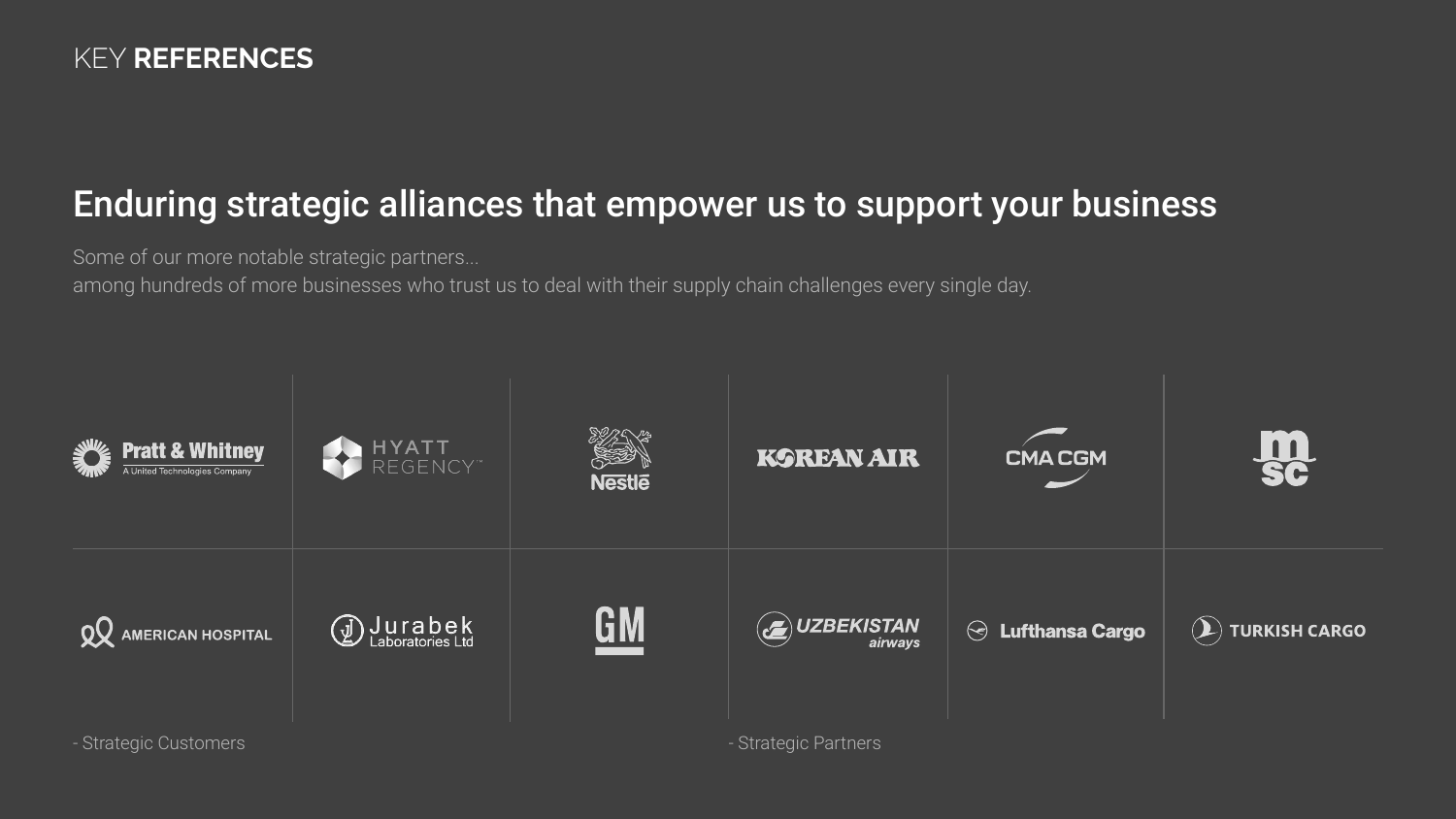### CUSTOMER **TESTIMONIALS**

**Carolyn Sluis** | Tissue Grown Corp www.tissuegrown.com

> We engaged the forwarding services of Delta Global Solutions to move our first ever shipment of highly sensitive goods from California to Central Asia - walnut saplings for a major agricultural project in the region and were thoroughly impressed with the way they handled the whole thing.

I want to thank Bahtiyar and his team who were available to us round-the-clock, thoroughly answering our questions, following up and updating us on weekends - from start to end it was a perfect service delivered with precision, well exceeding our expectations…I wish the best to the team and look forward to working with them on our next project.

**Aziz Hakimov** | DAI Global LLC www.dai.com

> Our agricultural projects in Central Asia mean working on tight deadlines, ever-shifting schedules and stringent documentation and delivery requirements for perishable goods.

Delta Global Solutions stands out for its holistic approach to work, deep expertise in logistics and superior quality service in a market flooded with substandard services.

They have proven themselves as a trusted partner for worldwide imports and exports of agricultural assets. Our only regret is that we haven't done business with them earlier.

**André Meißner** | AviaCargo GmbH www.aviacargo.de

> I have been dealing with Delta Global Solutions since the first day they opened. As a freight broker, there is none other in Central Asia that compares – on rates, customer service or niche expertise.

The staff are always friendly and eager to help out – every time we book our freight with them, we know we are going to get first-class service which we and our clients & business partners honor.

During the past years our relationship became more than strictly business – it turned into a trustful friendship which is invaluable nowadays.

I look forward to a continued long term relationship with Bahtiyar and his team!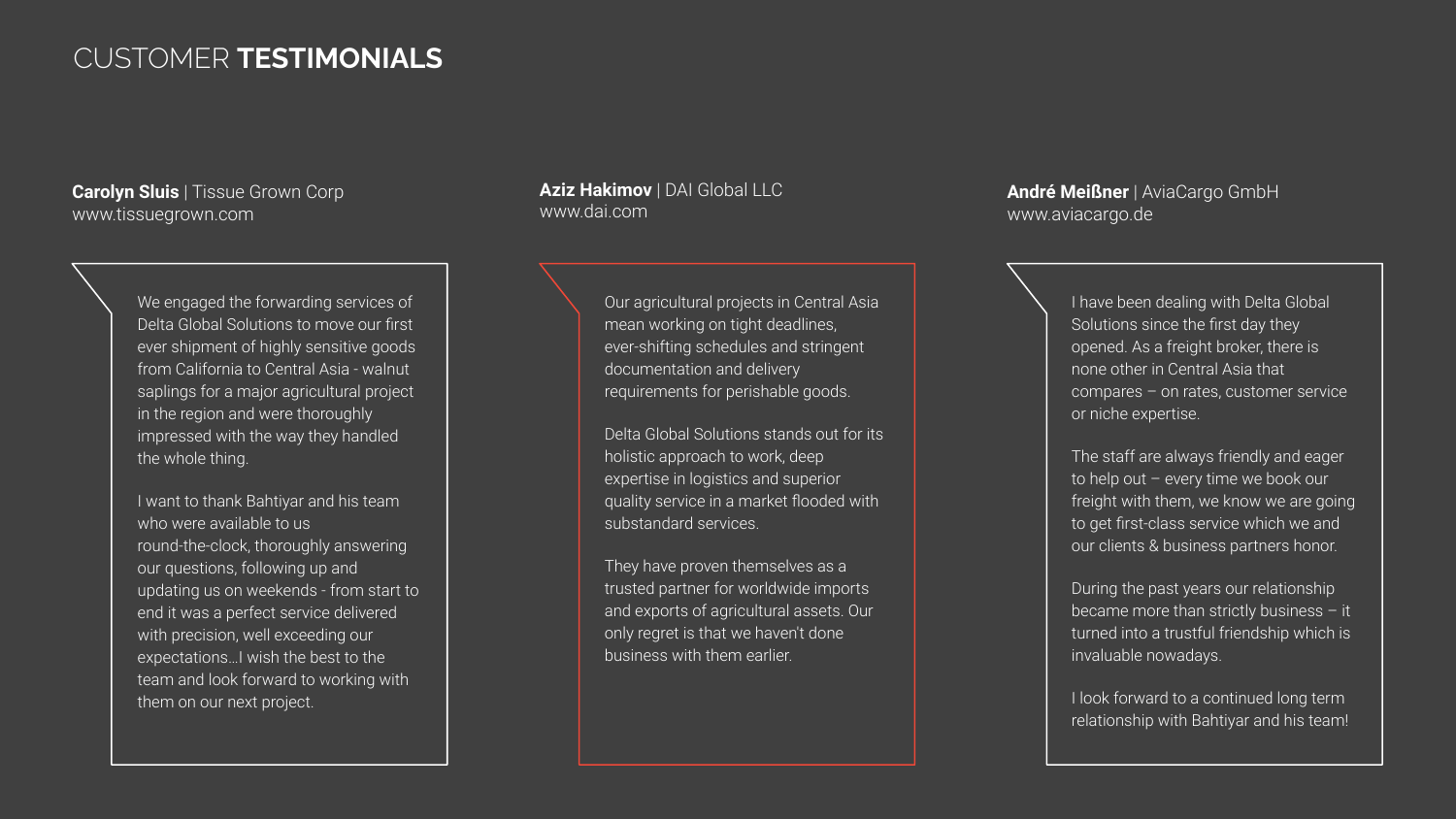### CUSTOMER **TESTIMONIALS**

**Aziz Safiullin** | Uzbekistan Airways www.uzairways.com

> We use the services of Delta Global Solutions for movement of our aircraft engines and spare parts to/from sites in the US, UK and Singapore for regular maintenance and in AOG situations.

They have demonstrated excellent problem-solving skills and an intricate technical knowledge required for safe and timely movement of aircraft parts around the globe, clearly establishing themselves as a top AOG forwarder in the market.

We want to thank the team at Delta Global Solutions for being a valuable partner in the complex AOG supply chain that we operate.

**Tatyana Taravkova** | TSO Logistics www.tso-logistics.com

> Moving aircraft parts globally requires precision planning and execution in every aspect, from customs documentation to ramp handling and operational control.

There is a lot at stake - airlines' flight schedule, maintenance deadlines, budgetary limits and of course our reputation as a freight broker.

It's good to have Delta Global Solutions as our reliable AOG partner in a key service station like Tashkent - they definitely know what they are doing and deliver without fail on every single one of our AOG orders.

**Yongin Ryoo** | LX Pantos / LG Corp www.lxpantos.com

> We have been working with Delta Global Solutions since 2017. For all these years they have been our premium supplier of logistical solutions, supporting our priority growth areas, including regular supplies of parts and raw materials for the production of automobiles and assembly parts.

They deliver on all key fronts - constant operational control over movements, efficient communication and excellent service.

Working with Delta Global Solutions we have complete peace of mind, knowing our cargo is in the safe hands of these genuine airfreight experts. We highly recommend them for international air forwarding of any complexity.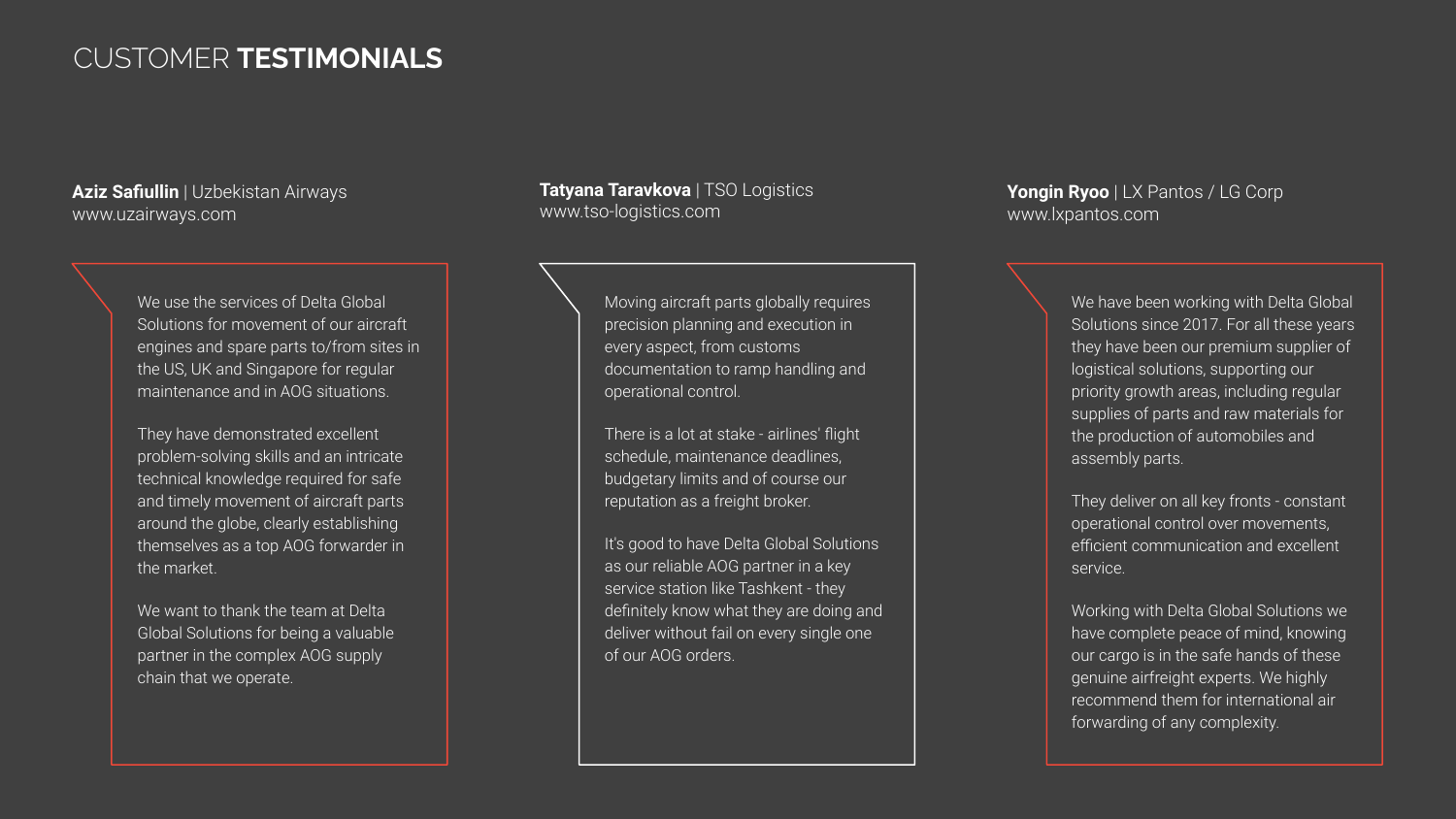### CUSTOMER **TESTIMONIALS**

**Rano Khojimukhamedova** | Shifo Nur Servis www.shifonur.uz

> Partnering with Delta Global Solutions, we can state with absolute confidence that this company has our full trust in their ability to provide complex logistical services for the movement of medical equipment and lab consumables which we import on a regular basis.

> Relying on the business experience of Delta Global Solutions, we are always confident that we will receive the best service and optimal solutions thanks to the team's expertise, flexibility and commitment to us as a service provider.

We recognize Delta Global Solutions as a worthy business partner and recommend them as the best solution in the field of medical logistics.

**Munira Karieva** | Jurabek Laboratories www.jurabek.uz

> We have been partnering with Delta Global Solutions since 2019 to import raw materials and equipment for our pharmaceuticals business in Tashkent.

Speedy and safe delivery of materials is key for uninterrupted operations at our facilities and the team at Delta Global Solutions has been an indispensable partner helping us ensure we consistently stay on top of our targets.

They are cold chain professionals well-versed in handling complex life science shipments, managing strict time and temperature requirements and quickly responding to emerging situations. I want to thank the team and look forward to many more years of fruitful business together.

**Mohamed Hafaghi** | Hyatt Regency www.hyatt.com

> ...Delta Global Solutions… were instrumental in planning and execution of several successful charter flights from Frankfurt to Tashkent to fly our lifts and accessories on time for installation.

They met and exceeded our expectations with their unparalleled service - they took great care of every single aspect of the shipment, from collection at origin to door delivery to our site in downtown Tashkent, meeting and exceeding our strongest demands for documentation, speed, quality, communication.

We confidently recommend them as a reliable logistics services provider.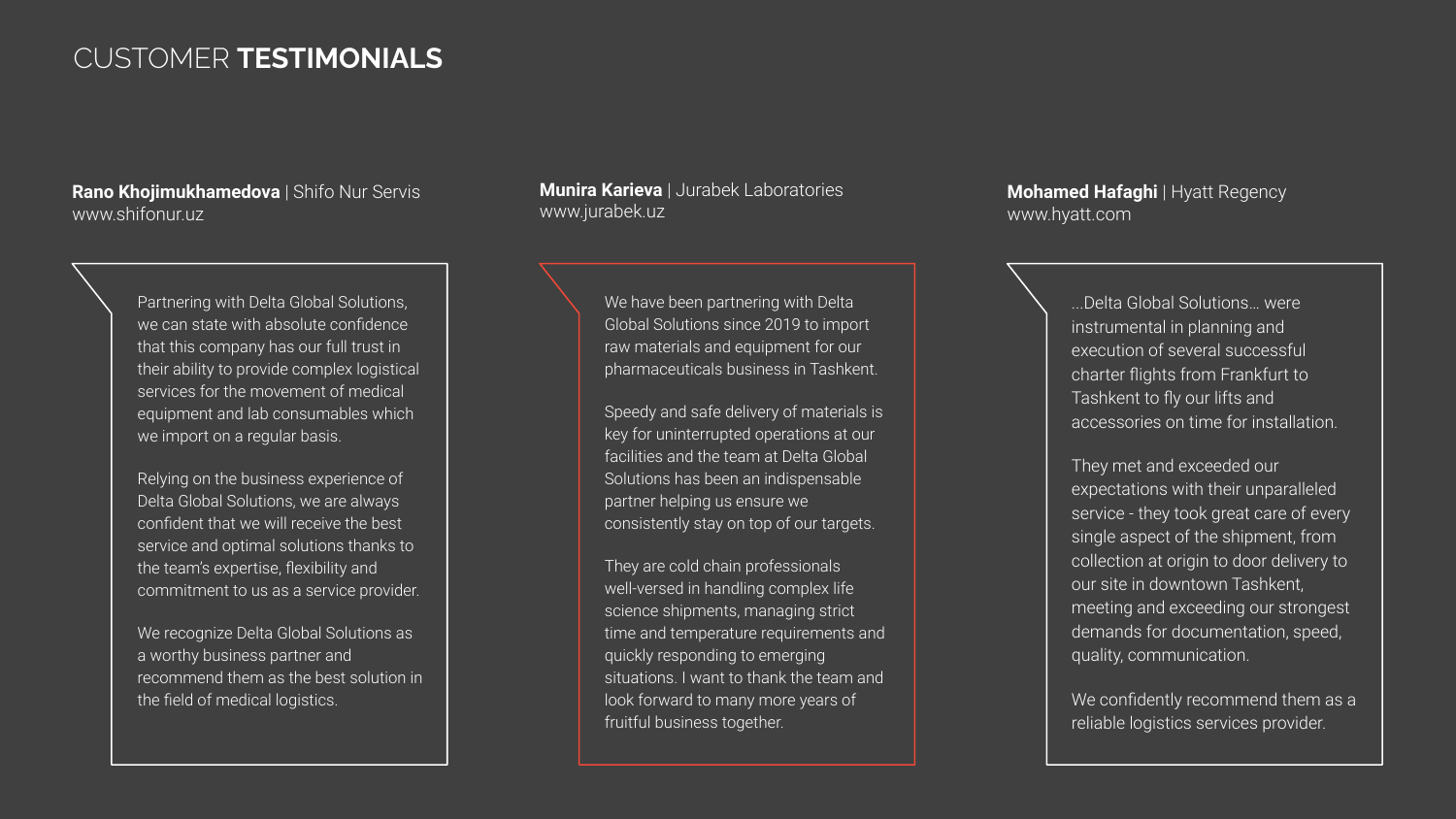# **It's not about us. It's about your business, and your bottom line.**

The shipping world can be complex and brutal, with challenges big enough to takes businesses down.

**To survive and thrive, get your logistics right. At Delta Global Solutions, we help you do just that.**